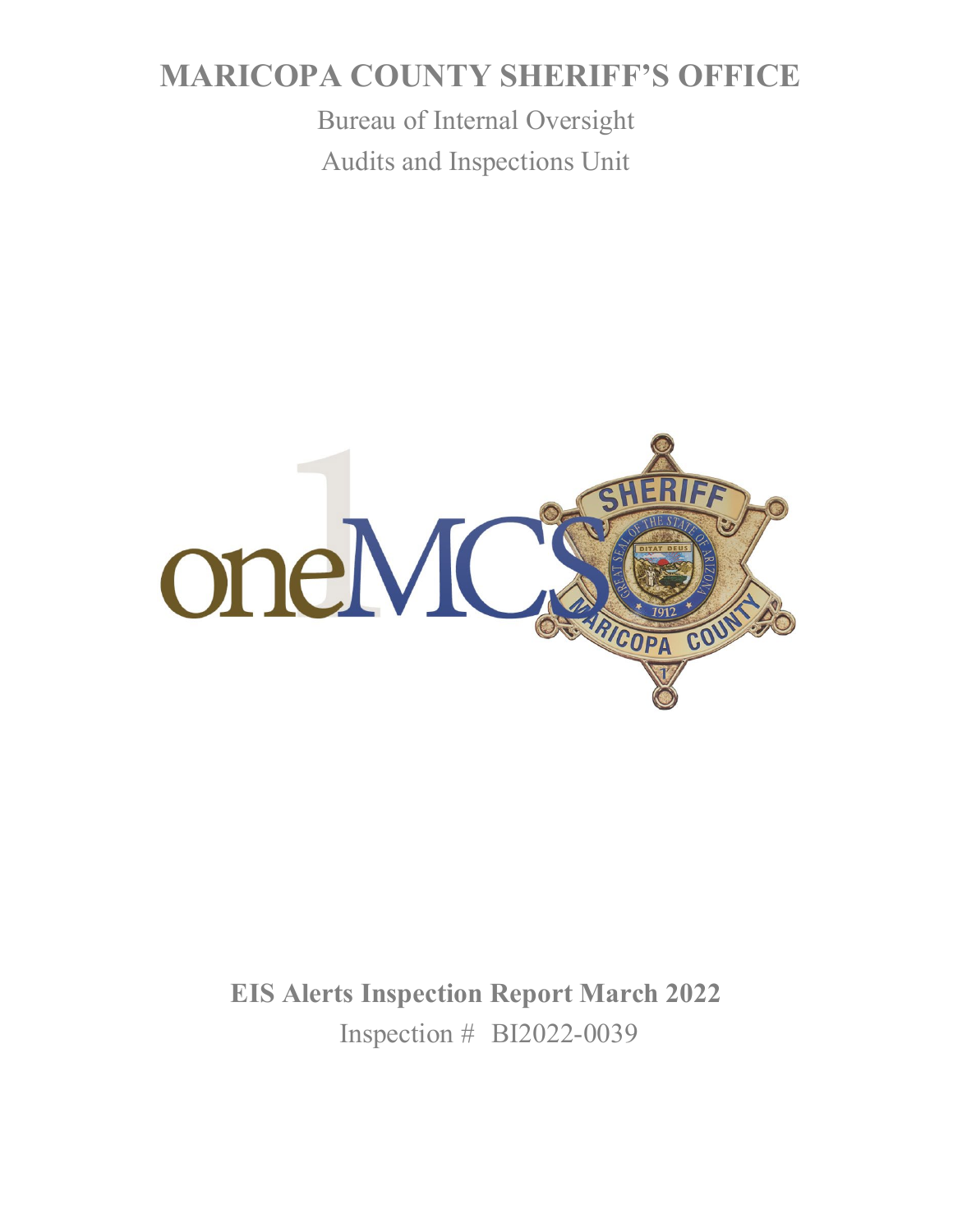The Bureau of Internal Oversight (BIO), Audits and Inspections Unit (AIU) will conduct inspections of the Early Identification System (EIS) Alerts on a monthly basis. The purpose of the inspection is to ensure compliance with Office Policies and to promote proper supervision. To achieve this, the Court Monitor Team, through the Court Implementation Division, selected a sample of 15 EIS Alerts (or all if less than 15) closed/completed during the month being inspected. These selected alerts will be provided to the AIU. To ensure consistent inspections, the *EIS Alerts Inspection Matrix* developed by the AIU will be utilized to inspect the provided sample.

## **Matrix Procedure:**

Utilize the *EIS Alerts Inspection Matrix* to ensure that the selected EIS Alerts are returned to the Early Intervention Unit (EIU) in the required timeframe.

## **Criteria:**

MCSO Policy GB-2, *Command Responsibility* MCSO Policy GH-5, *Early Identification System* (EIS)

# **Conditions:**

After AIU received 15 closed EIS Alert cases selected by the Court Monitor Team, a review of the IAPro Early Identification case management system was conducted for each of the EIS Alerts in the provided sample.

The inspection results for 15 EIS Alerts completed/closed during March 2022:

| <b>Inspection Element</b>                                                                                                                                          | Not In<br>Compliance | In<br>Compliance | <b>Total</b><br><b>Inspected</b> | <b>Compliance Rate</b> |
|--------------------------------------------------------------------------------------------------------------------------------------------------------------------|----------------------|------------------|----------------------------------|------------------------|
| Alert addressed, closed, and returned to EIU<br>within 30 calendar days as required by policy                                                                      | 0                    | 15               | 15                               | 100.00%                |
| For Alerts not completed within 30 days,<br>determine if an extension was requested by the<br>assigned division and if the extension request<br>was granted by EIU | 0                    |                  |                                  | 100.00%                |
| If an extension was granted, the Alert was<br>completed and submitted within 30 days of new<br>due date                                                            | $\Omega$             |                  |                                  | 100.00%                |
| <b>Compliance for EIS Alerts completed/Closed</b><br>during March 2022                                                                                             | 0                    | 15               | 15                               | 100.00%                |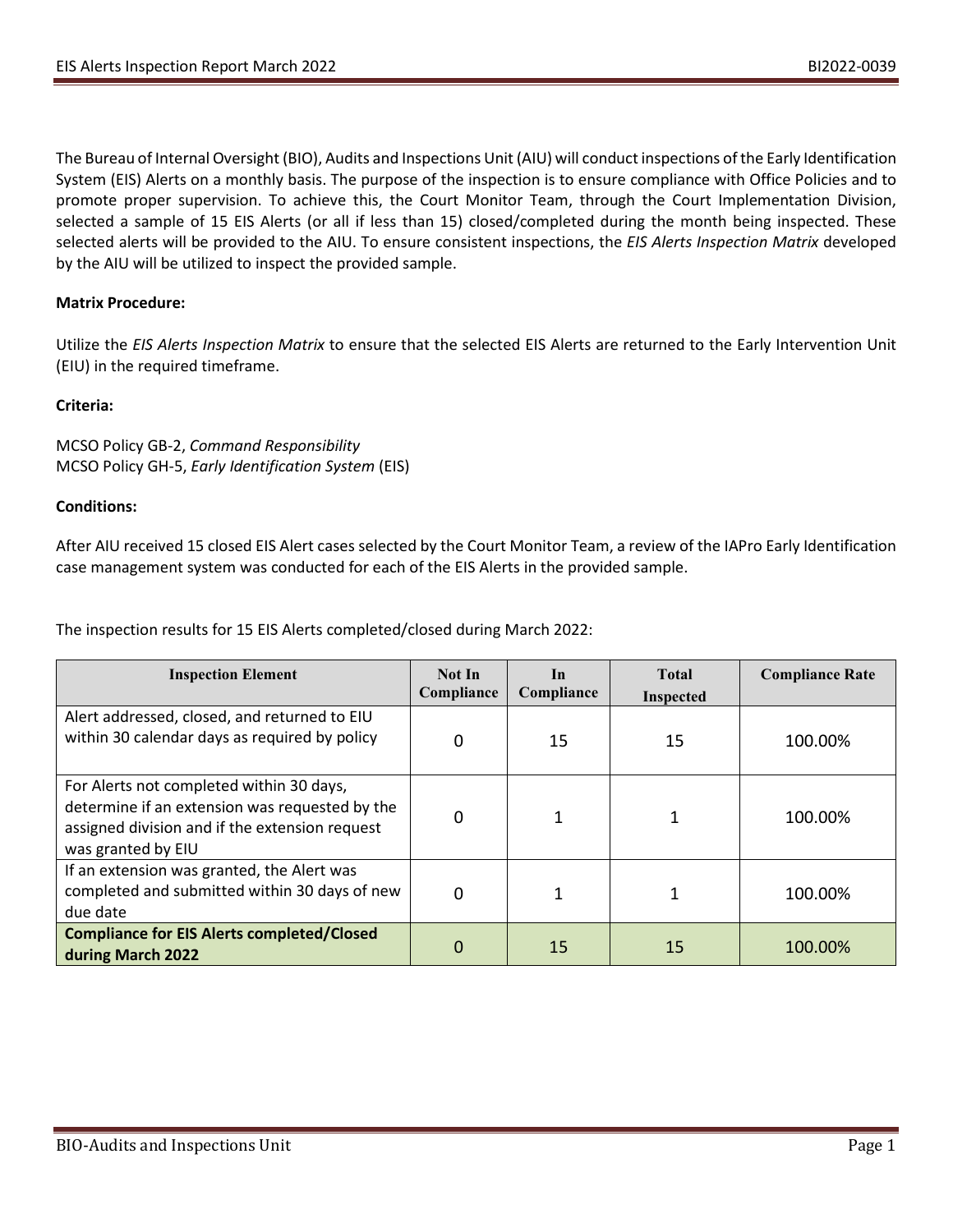| <b>EA Number</b> | <b>Alert Number</b> | <b>Interventions Initiated by</b> | <b>Administrative Investigation in</b> |
|------------------|---------------------|-----------------------------------|----------------------------------------|
|                  |                     | Command                           | <b>Progress</b>                        |
| EA2021-0016      | Alert2021-0016      | Meeting with Supervisor           | N <sub>o</sub>                         |
| EA2021-0024      | Alert2021-0024      | Meeting with Supervisor           | Yes                                    |
| EA2021-0070      | Alert2021-0068      | Meeting with Supervisor           | Yes                                    |
| EA2021-0077      | Alert2021-0077      | Meeting with Supervisor           | Yes                                    |
| EA2021-0101      | Alert2021-0101      | Meeting with Commander            | No                                     |
| EA2021-0105      | Alert2021-0105      | Referral to PSB                   | Yes                                    |
| EA2021-0112      | Alert2021-0112      | No Further Action                 | Yes                                    |
| EA2021-0150      | Alert2021-0151      | No Further Action                 | Yes                                    |
| EA2021-0158      | Alert2021-0158      | No Further Action                 | Yes                                    |
| EA2021-0167      | Alert2021-0168      | No Further Action                 | Yes                                    |
| EA2021-0169      | Alert2021-0170      | Meeting with Supervisor           | No                                     |
| EA2021-0172      | Alert2021-0173      | No Further Action                 | No                                     |
| EA2021-0176      | Alert2021-0177      | No Further Action                 | No                                     |
| EA2021-0177      | Alert2021-0178      | Meeting with Supervisor           | No                                     |
| EA2021-0178      | Alert2021-0179      | No Further Action                 | Yes                                    |

The following table describes approved actions taken by the supervisor and if an administrative investigation is indicated:

**Unless noted above in the deficiency table, there was no prior BIO Action Forms similar in nature for the perceived deputy deficiencies.**

**Results:**

- **▶ 100.00% or 15 out of 15 EIS Alerts had no deficiencies (15 ÷ 15 = 100.00%).**
- $\triangleright$  The overall result is no change in compliance from the February 2022 inspection.